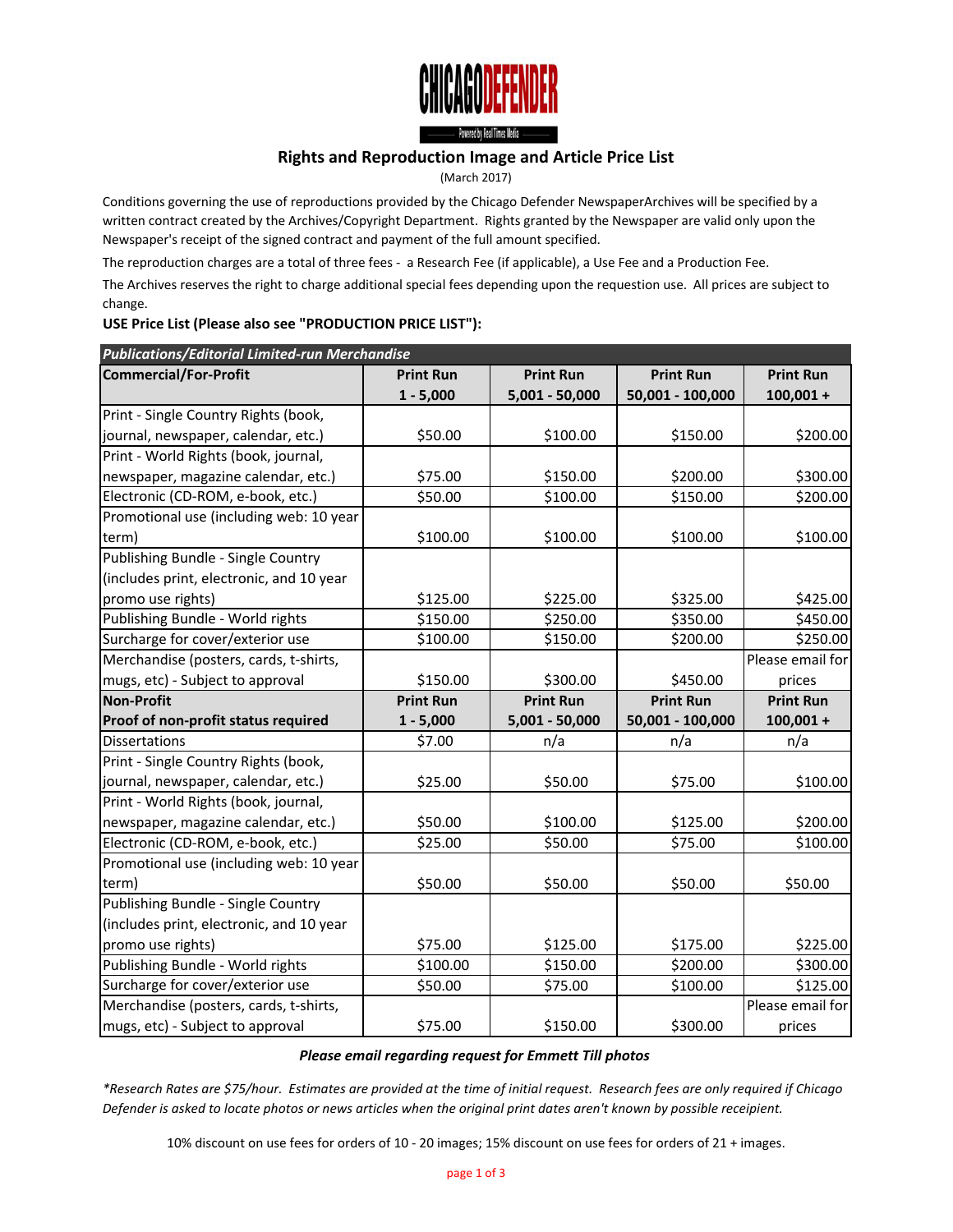## **USE Prices (continued):**

| <b>Mass Media</b>                                                                             |                                             |                       |                   |
|-----------------------------------------------------------------------------------------------|---------------------------------------------|-----------------------|-------------------|
| <b>Print Ad</b>                                                                               | Local/                                      | <b>Single Country</b> | World             |
|                                                                                               | <b>Regional</b>                             |                       |                   |
| Commercial                                                                                    | \$100.00                                    | \$250.00              | \$500.00          |
| Non-profit                                                                                    | \$50.00                                     | \$125.00              | \$250.00          |
| <b>Billboards and other uses</b>                                                              | Please email for prices                     |                       |                   |
|                                                                                               | Prices for single project/one campaign only |                       |                   |
| Television/Film/Video                                                                         | Local/                                      | <b>Single Country</b> | World             |
|                                                                                               | Non-Profit/PBS                              |                       |                   |
| TV Program, TV/Film Advertisements                                                            |                                             |                       |                   |
| (cable/network only, excludes on-demand                                                       |                                             |                       |                   |
| digital downloads)                                                                            | \$50.00                                     | \$100.00              | \$200.00          |
| Home Video/DVD                                                                                | \$50.00                                     | \$100.00              | \$200.00          |
| <b>Theatrical Film/Documentary</b>                                                            | \$50.00                                     | \$100.00              | \$200.00          |
| Non-Theatrical Film/Educational                                                               | \$50.00                                     | \$75.00               | \$100.00          |
| Prices above are for a term up to 10 years. Perpetual rights (to distribute the               |                                             |                       |                   |
| film/program/advertisement in its final, original form) may be available for a 50% surcharge. |                                             |                       |                   |
| Promotional (including web; 10-year term)                                                     | \$50.00                                     | \$100.00              | \$100.00          |
| TV/Film Bundle (includes all of the above)                                                    | \$125.00                                    | \$250.00              | \$400.00          |
| All Media (includes on-demand digital                                                         |                                             |                       |                   |
| downloads)                                                                                    | \$175.00                                    | \$300.00              | \$500.00          |
| All Media plus Promotional (including web; 10-                                                |                                             |                       |                   |
| year term)                                                                                    | \$200.00                                    | \$350.00              | \$550.00          |
| Set Dressing/Deep Background                                                                  | \$50.00                                     | \$75.00               | \$100.00          |
| Internet                                                                                      | Personal                                    | <b>Non-Profit</b>     | <b>Commercial</b> |
| Up to 10 years (life of single/specific project)                                              | \$25.00                                     | \$50.00               | \$100.00          |
| More than 10 years (life of single/specific                                                   |                                             |                       |                   |
| project)                                                                                      | \$50.00                                     | \$150.00              | \$300.00          |
|                                                                                               |                                             |                       |                   |
| <b>Other Display/Distribution</b>                                                             |                                             |                       |                   |

| Other Display/Distribution                                                                                                                                                                   |                                             |                   |                   |
|----------------------------------------------------------------------------------------------------------------------------------------------------------------------------------------------|---------------------------------------------|-------------------|-------------------|
| <b>Museum/Exhibition Use</b>                                                                                                                                                                 | Personal                                    | <b>Non-Profit</b> | <b>Commercial</b> |
| Exhibition: (including video, not for broadcast,<br>sale or other distribution, and give-away<br>educucational materials such as gallery guides,<br>teachers' packet, etc.) price per minute |                                             |                   |                   |
| For Exhibition calalog use, please see our                                                                                                                                                   |                                             |                   |                   |
| plubication fees                                                                                                                                                                             | n/a                                         | \$25.00           | \$150.00          |
| Promotional use (including web: 5-year term)                                                                                                                                                 | n/a                                         | \$25.00           | \$150.00          |
|                                                                                                                                                                                              | Prices for single project/one campaign only |                   |                   |

| Décor                                                                                                             | Personal | <b>Non-Profit</b> | <b>Commercial</b> |  |
|-------------------------------------------------------------------------------------------------------------------|----------|-------------------|-------------------|--|
| Home Décor                                                                                                        | \$25.00  | n/a               | n/a               |  |
| Private office décor (non-public)                                                                                 | n/a      | \$25.00           | \$50.00           |  |
| Retail décor/Display in public area                                                                               | n/a      | \$25.00           | \$150.00          |  |
| Prices above are for single use of an image for decorative purposes, please email us for pricing on multiple uses |          |                   |                   |  |
| of the same image at single or multiple locations.                                                                |          |                   |                   |  |
| <b>Research/Presentation</b>                                                                                      | Personal | <b>Non-Profit</b> | <b>Commercial</b> |  |
| Reference image (low resolution only)                                                                             | \$10.00  | \$10.00           | \$15.00           |  |
| Projection/public lecture                                                                                         | \$10.00  | \$10.00           | \$15.00           |  |

10% discount on use fees for orders of 10 - 20 images; 15% discount on use fees for orders of 21 + images.